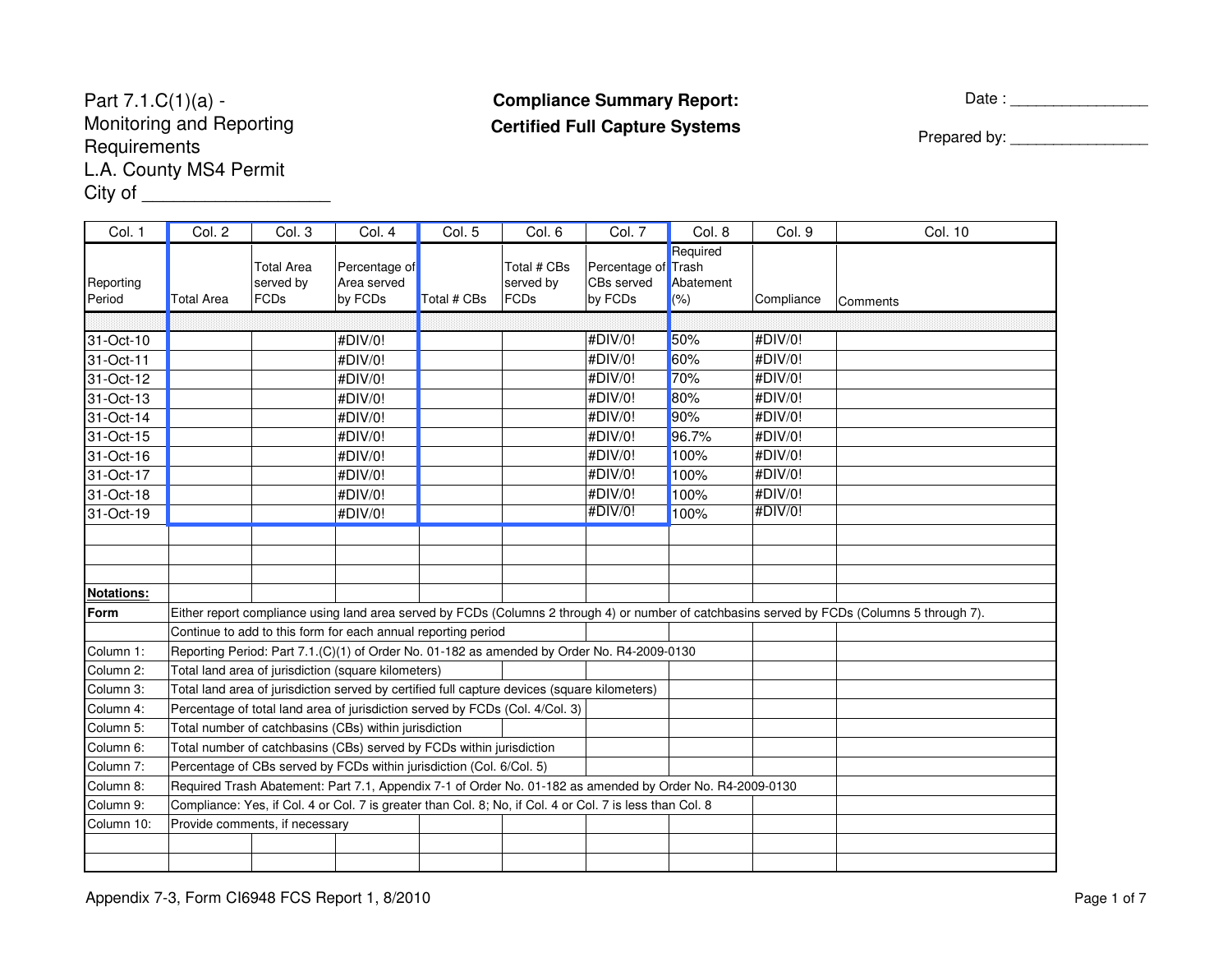## **Certified Full Capture Systems Database**

| е | Date:           |
|---|-----------------|
|   | Reporting year: |
|   | Prepared by:    |

Part 7.1 C(1)(a) - Monitoring and Reporting**Requirements**  L.A. County MS4 PermitCity of \_\_\_\_\_\_\_\_\_\_\_\_\_\_\_\_\_\_\_\_\_\_\_\_\_

| <b>FCD</b><br>CB ID No.<br>Certified<br>FCD(s)<br><b>FCD</b><br><b>CB</b><br>Frequency of FCD Maintenance and<br>Installation<br><b>Nearest</b><br>Served by<br>Maintained By other O&M comments<br>Installed<br><b>FCD Location Cross Street</b><br><b>FCD Owner</b><br>Maintained By Date<br><b>FCD</b><br>CB Type<br><b>CB Owner</b> |  |
|-----------------------------------------------------------------------------------------------------------------------------------------------------------------------------------------------------------------------------------------------------------------------------------------------------------------------------------------|--|
|                                                                                                                                                                                                                                                                                                                                         |  |
|                                                                                                                                                                                                                                                                                                                                         |  |
|                                                                                                                                                                                                                                                                                                                                         |  |
|                                                                                                                                                                                                                                                                                                                                         |  |
|                                                                                                                                                                                                                                                                                                                                         |  |
|                                                                                                                                                                                                                                                                                                                                         |  |
|                                                                                                                                                                                                                                                                                                                                         |  |
|                                                                                                                                                                                                                                                                                                                                         |  |
|                                                                                                                                                                                                                                                                                                                                         |  |
|                                                                                                                                                                                                                                                                                                                                         |  |
|                                                                                                                                                                                                                                                                                                                                         |  |
|                                                                                                                                                                                                                                                                                                                                         |  |
|                                                                                                                                                                                                                                                                                                                                         |  |
|                                                                                                                                                                                                                                                                                                                                         |  |
| Notations:<br>Insert additional rows, as necessary<br>Form                                                                                                                                                                                                                                                                              |  |
| Column 1:<br>Indicate certified full capture device (FCD) installed                                                                                                                                                                                                                                                                     |  |
| Column 2:<br>Name FCD street location and indicate whether: WS - west side; ES - east side; NS - north side; SS - south side                                                                                                                                                                                                            |  |
| Column 3:<br>Name the nearest cross street location of the FCD                                                                                                                                                                                                                                                                          |  |
| FCD Owned by: Co - County of L.A.; Flood - L.A. County Flood Control District; Ci - City; Ca - Caltrans; Pr - Private; Oth - Others<br>Column 4:                                                                                                                                                                                        |  |
| Column 5:<br>FCD Maintained by: Co - County of L.A.; Flood - L.A. County Flood Control District; Ci - City; Ca - Caltrans; Pr - Private; Oth - Others                                                                                                                                                                                   |  |
| Provide the date when FCD was installed<br>Column 6:                                                                                                                                                                                                                                                                                    |  |
| Column 7:<br>Indicate County or City assigned catch basin (CB) identification (ID) numbers                                                                                                                                                                                                                                              |  |
| Type of CB based on Standard Plan for Public Works Construction from Greenbook Committee, Public Works Standards, Inc. (i.e., 300-2; 301-2; 302-2; 303-2; etc.)<br>Column 8:                                                                                                                                                            |  |
| Column 9:<br>CB Owned by: Co - County of L.A.; Flood - L.A. County Flood Control District; Ci - City; Ca - Caltrans; Pr - Private; Oth - Others                                                                                                                                                                                         |  |
| CB maintained by: Co - County of L.A.; Flood - L.A. County Flood Control District; Ci - City; Ca - Caltrans; Pr - Private; Oth - Others<br>Column 10:                                                                                                                                                                                   |  |
| Indicate frequency of FCD maintenance (e.g. inspection & cleanout: 1x/3 mo., 1x/6 mo., 1x Nov., 1x Jan., 1x Aug., etc.)<br>Column 11:                                                                                                                                                                                                   |  |
|                                                                                                                                                                                                                                                                                                                                         |  |
|                                                                                                                                                                                                                                                                                                                                         |  |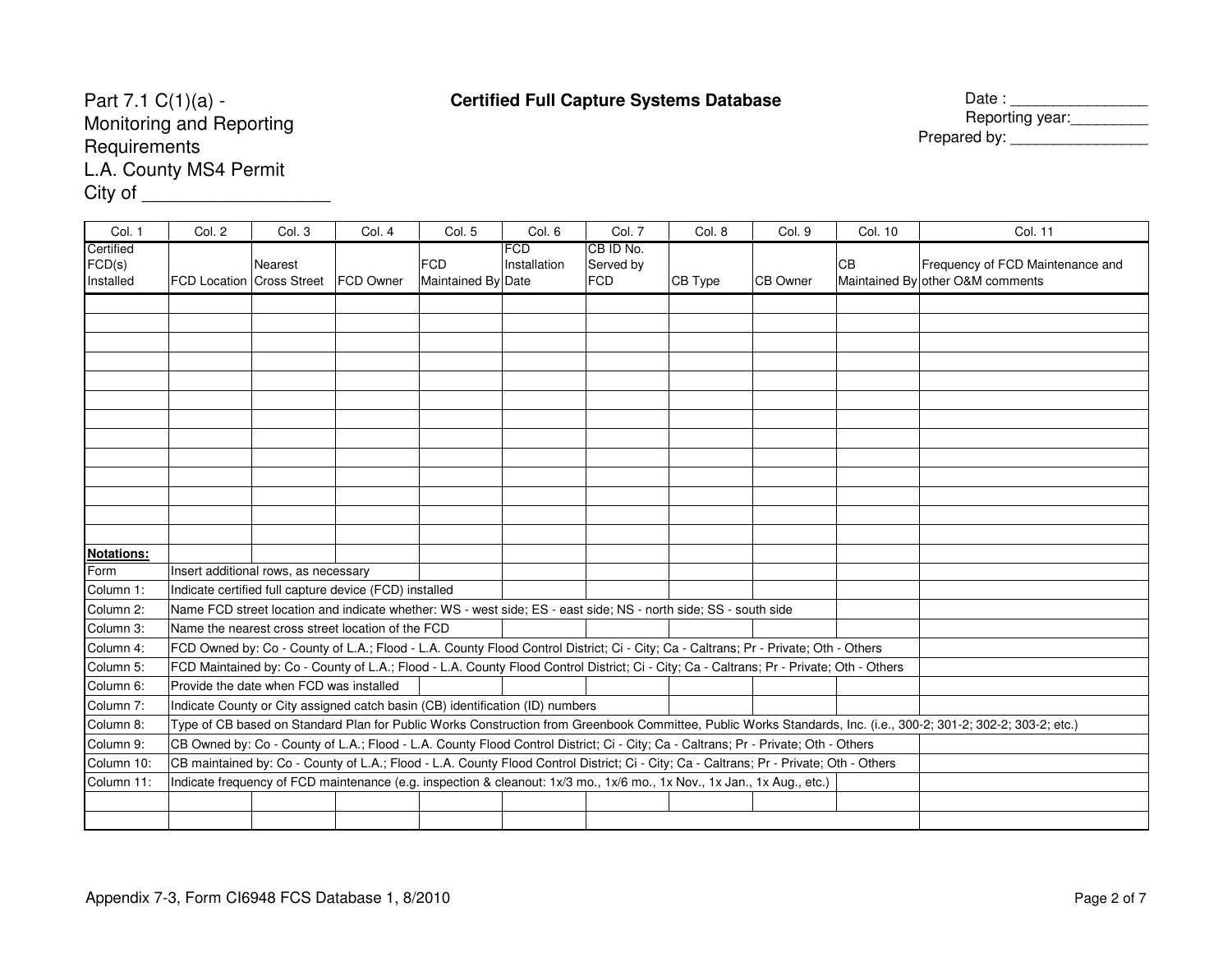#### Partial Capture / Institutional ControlsSummary Compliance Report

Part 7.1.C(1)(b)(2) - Monitoring and Reporting**Requirements**  L.A. County MS4 PermitCity of \_\_\_\_\_\_\_\_\_\_\_\_\_\_\_\_\_\_\_\_\_\_\_\_\_ Date : \_\_\_\_\_\_\_\_\_\_\_\_\_\_\_\_

Prepared by: \_\_\_\_\_\_\_\_\_\_\_\_\_\_\_\_

 $\overline{\phantom{0}}$ 

| Total Storm Year Trash Discharge by Reporting Period |                                                               |                            |                                                                                                          |                                                                                                                                |  |  |  |  |  |  |
|------------------------------------------------------|---------------------------------------------------------------|----------------------------|----------------------------------------------------------------------------------------------------------|--------------------------------------------------------------------------------------------------------------------------------|--|--|--|--|--|--|
| Col. 1                                               | Col. 2                                                        | Col. 3                     | Col. 4                                                                                                   | Col. 5                                                                                                                         |  |  |  |  |  |  |
|                                                      | Total Trash Discharged (lb.                                   | <b>Effluent Limitation</b> |                                                                                                          |                                                                                                                                |  |  |  |  |  |  |
| <b>Reporting Period</b>                              | or gal.)                                                      | (lb. or gal.)              | Compliance                                                                                               | Comments                                                                                                                       |  |  |  |  |  |  |
|                                                      |                                                               |                            |                                                                                                          |                                                                                                                                |  |  |  |  |  |  |
| 31-Oct-10                                            |                                                               |                            | <b>YES</b>                                                                                               |                                                                                                                                |  |  |  |  |  |  |
| 31-Oct-11                                            |                                                               |                            | <b>YES</b>                                                                                               |                                                                                                                                |  |  |  |  |  |  |
| 31-Oct-12                                            |                                                               |                            | <b>YES</b>                                                                                               |                                                                                                                                |  |  |  |  |  |  |
| 31-Oct-13                                            |                                                               |                            | <b>YES</b>                                                                                               |                                                                                                                                |  |  |  |  |  |  |
| 31-Oct-14                                            |                                                               |                            | <b>YES</b>                                                                                               |                                                                                                                                |  |  |  |  |  |  |
| 31-Oct-15                                            |                                                               |                            | <b>YES</b>                                                                                               |                                                                                                                                |  |  |  |  |  |  |
| 31-Oct-16                                            |                                                               |                            | <b>YES</b>                                                                                               |                                                                                                                                |  |  |  |  |  |  |
| 31-Oct-17                                            |                                                               |                            | <b>YES</b>                                                                                               |                                                                                                                                |  |  |  |  |  |  |
| 31-Oct-18                                            |                                                               |                            | <b>YES</b>                                                                                               |                                                                                                                                |  |  |  |  |  |  |
| 31-Oct-19                                            |                                                               |                            | <b>YES</b>                                                                                               |                                                                                                                                |  |  |  |  |  |  |
|                                                      |                                                               |                            |                                                                                                          |                                                                                                                                |  |  |  |  |  |  |
|                                                      |                                                               |                            |                                                                                                          |                                                                                                                                |  |  |  |  |  |  |
|                                                      |                                                               |                            |                                                                                                          |                                                                                                                                |  |  |  |  |  |  |
| <b>Notations:</b>                                    |                                                               |                            |                                                                                                          |                                                                                                                                |  |  |  |  |  |  |
| Form                                                 | Continue to add to this form for each annual reporting period |                            |                                                                                                          |                                                                                                                                |  |  |  |  |  |  |
|                                                      |                                                               |                            |                                                                                                          |                                                                                                                                |  |  |  |  |  |  |
| Column 1:                                            |                                                               |                            | Reporting Period: Part 7.1.(C)(1) of Order No. 01-182 as amended by Order No. R4-2009-0130               |                                                                                                                                |  |  |  |  |  |  |
| Column 2:                                            |                                                               |                            | As calculated pursuant to Part 7.1.(B)(1)(b)(2) of Order No. 01-182 as amended by Order No. R4-2009-0130 |                                                                                                                                |  |  |  |  |  |  |
|                                                      |                                                               |                            | Alternative approaches per Part 7.1.(B)(1)(b)(3) must be approved in advance by the Executive Officer    |                                                                                                                                |  |  |  |  |  |  |
| Column 3:                                            |                                                               |                            |                                                                                                          | Effluent Limitation per Part 7.1, Appendix 7-1, Table 1a or 1b, of Order No. 01-182 as amended by Order No. R4-2009-0130       |  |  |  |  |  |  |
| Column 4:                                            |                                                               |                            |                                                                                                          | Compliance - Yes, if total storm year trash discharge is less than or equal to applicable Interim or Final Effluent Limitation |  |  |  |  |  |  |
| Column 5:                                            | Provide comments, if necessary                                |                            |                                                                                                          |                                                                                                                                |  |  |  |  |  |  |
|                                                      |                                                               |                            |                                                                                                          |                                                                                                                                |  |  |  |  |  |  |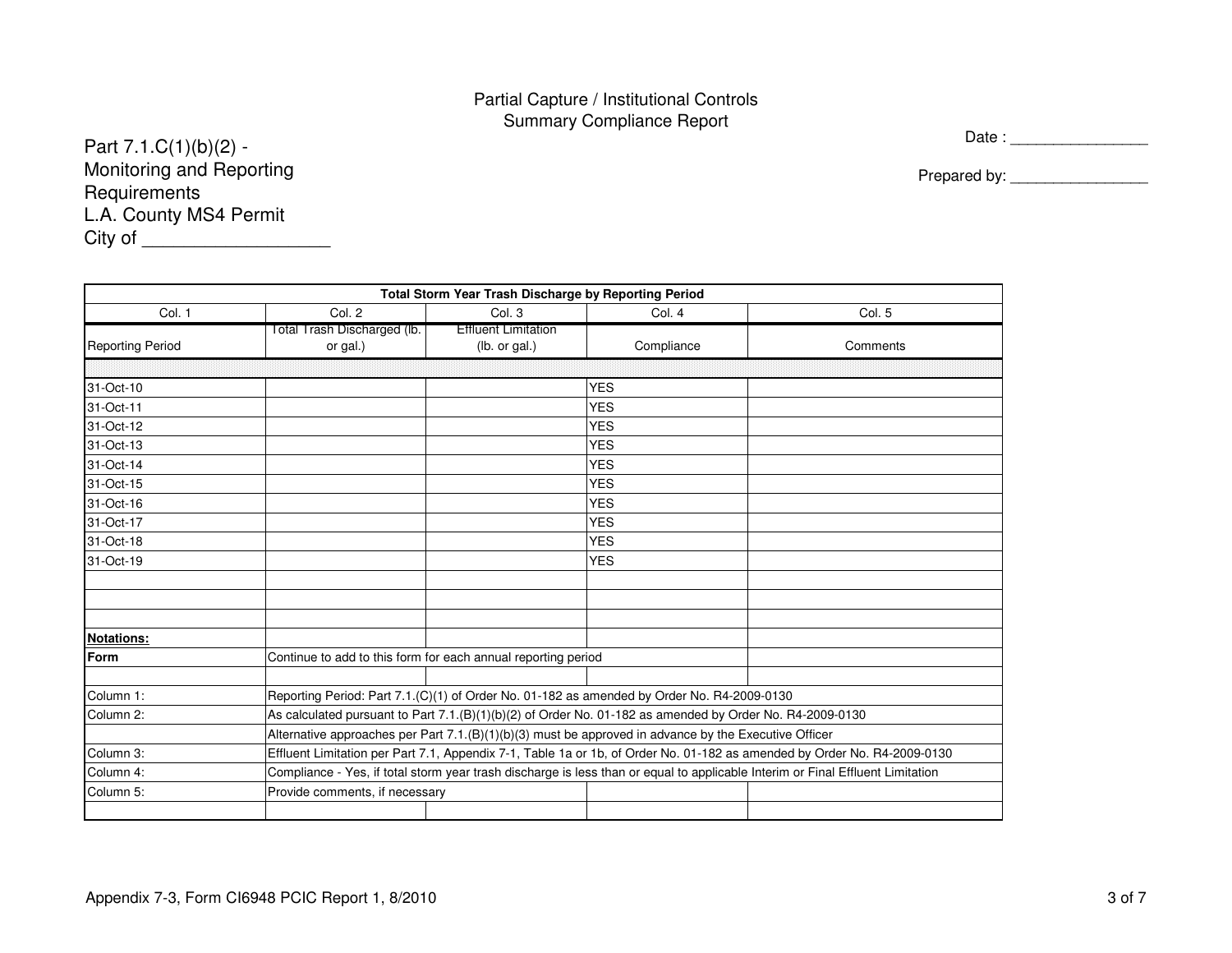#### Partial Capture / Institutional ControlsIndividual Storm Event and Total Storm Year Trash Discharge

## Part 7.1.C(1)(b)(2) - L.A. County MS4 Permit

Date : \_\_\_\_\_\_\_\_\_\_\_\_\_\_\_\_

Prepared by: \_\_\_\_\_\_\_\_\_\_\_\_\_\_\_\_

City of \_\_\_\_\_\_\_\_\_\_\_\_\_\_\_\_\_\_

| <b>Rainfall Station</b>                      |                                         |                        |                        |                |                                                        |                                   |          |  |  |  |
|----------------------------------------------|-----------------------------------------|------------------------|------------------------|----------------|--------------------------------------------------------|-----------------------------------|----------|--|--|--|
|                                              |                                         |                        |                        |                |                                                        |                                   |          |  |  |  |
| <b>Total Trash Discharged by Storm Event</b> |                                         |                        |                        |                |                                                        |                                   |          |  |  |  |
| Col. 1                                       | Col. 2                                  | Col. 3                 | Col. 4                 | Col. 5         | Col. 6                                                 | Col. 7                            | Col. 8   |  |  |  |
| <b>DGR</b>                                   | Date of Last Street<br>Sweeping         | Date of Storm<br>Event | Precipitation<br>Depth | Days           | Amount of<br>Trash<br>Recovered<br>from<br>Catchbasins | Storm Event<br>Trash<br>Discharge | Comments |  |  |  |
|                                              |                                         |                        |                        |                |                                                        |                                   |          |  |  |  |
|                                              |                                         |                        |                        | $\overline{0}$ |                                                        | 0.0                               |          |  |  |  |
|                                              |                                         |                        |                        | $\overline{0}$ |                                                        | 0.0                               |          |  |  |  |
|                                              |                                         |                        |                        | $\mathbf 0$    |                                                        | 0.0                               |          |  |  |  |
|                                              |                                         |                        |                        | $\overline{0}$ |                                                        | 0.0                               |          |  |  |  |
|                                              |                                         |                        |                        | $\overline{0}$ |                                                        | 0.0                               |          |  |  |  |
|                                              |                                         |                        |                        | $\overline{0}$ |                                                        | 0.0                               |          |  |  |  |
|                                              |                                         |                        |                        | $\overline{0}$ |                                                        | 0.0                               |          |  |  |  |
|                                              |                                         |                        |                        | $\mathbf 0$    |                                                        | 0.0                               |          |  |  |  |
|                                              |                                         |                        |                        | $\overline{0}$ |                                                        | 0.0                               |          |  |  |  |
|                                              |                                         |                        |                        | $\overline{0}$ |                                                        | 0.0                               |          |  |  |  |
|                                              |                                         |                        |                        | $\mathbf 0$    |                                                        | 0.0                               |          |  |  |  |
|                                              |                                         |                        |                        | $\mathbf 0$    |                                                        | 0.0                               |          |  |  |  |
|                                              |                                         |                        |                        | $\overline{0}$ |                                                        | 0.0                               |          |  |  |  |
|                                              |                                         |                        |                        | $\mathbf 0$    |                                                        | 0.0                               |          |  |  |  |
|                                              |                                         |                        |                        | $\mathbf 0$    |                                                        | 0.0                               |          |  |  |  |
|                                              |                                         |                        |                        | $\overline{0}$ |                                                        | 0.0                               |          |  |  |  |
|                                              |                                         |                        |                        | $\mathbf 0$    |                                                        | 0.0                               |          |  |  |  |
|                                              |                                         |                        |                        | $\overline{0}$ |                                                        | 0.0                               |          |  |  |  |
|                                              |                                         |                        |                        | $\mathbf 0$    |                                                        | 0.0                               |          |  |  |  |
|                                              | <b>Total Storm Year Trash Discharge</b> |                        |                        |                |                                                        | 0.0                               |          |  |  |  |
|                                              |                                         |                        |                        |                |                                                        |                                   |          |  |  |  |
|                                              |                                         |                        |                        |                |                                                        |                                   |          |  |  |  |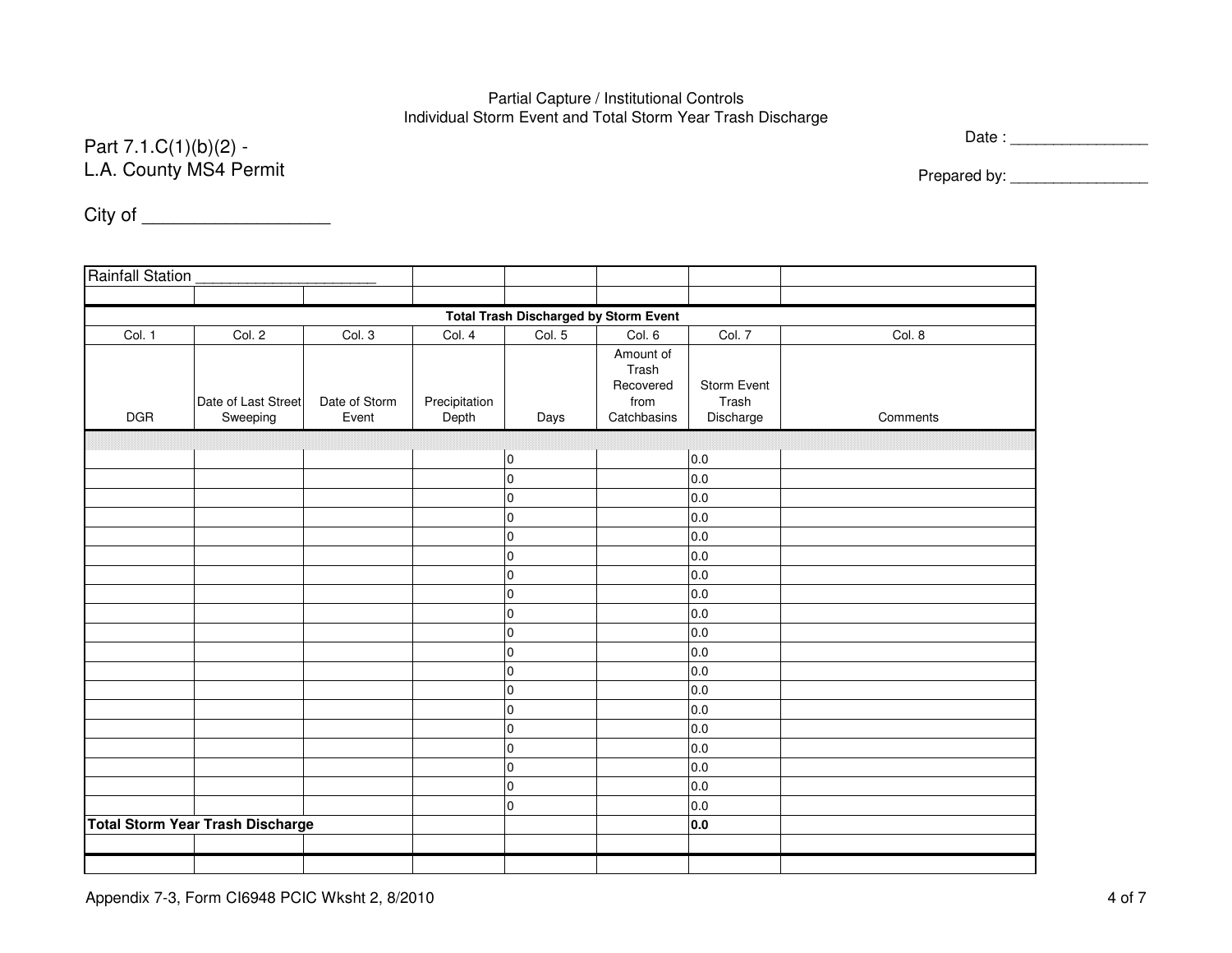#### Partial Capture / Institutional ControlsIndividual Storm Event and Total Storm Year Trash Discharge

## Part 7.1.C(1)(b)(2) - L.A. County MS4 Permit

Date : \_\_\_\_\_\_\_\_\_\_\_\_\_\_\_\_

Prepared by: \_\_\_\_\_\_\_\_\_\_\_\_\_\_\_\_

City of \_\_\_\_\_\_\_\_\_\_\_\_\_\_\_\_\_\_

| <b>Rainfall Station</b>                      |                                                                                                                                       |               |               |        |                    |             |                                                                                                                                         |  |  |  |  |
|----------------------------------------------|---------------------------------------------------------------------------------------------------------------------------------------|---------------|---------------|--------|--------------------|-------------|-----------------------------------------------------------------------------------------------------------------------------------------|--|--|--|--|
|                                              |                                                                                                                                       |               |               |        |                    |             |                                                                                                                                         |  |  |  |  |
| <b>Total Trash Discharged by Storm Event</b> |                                                                                                                                       |               |               |        |                    |             |                                                                                                                                         |  |  |  |  |
| Col. 1                                       | Col. 2                                                                                                                                | Col. 3        | Col. 4        | Col. 5 | Col. 6             | Col. 7      | Col. 8                                                                                                                                  |  |  |  |  |
|                                              |                                                                                                                                       |               |               |        | Amount of          |             |                                                                                                                                         |  |  |  |  |
|                                              |                                                                                                                                       |               |               |        | Trash<br>Recovered | Storm Event |                                                                                                                                         |  |  |  |  |
|                                              | Date of Last Street                                                                                                                   | Date of Storm | Precipitation |        | from               | Trash       |                                                                                                                                         |  |  |  |  |
| <b>DGR</b>                                   | Sweeping                                                                                                                              | Event         | Depth         | Days   | Catchbasins        | Discharge   | Comments                                                                                                                                |  |  |  |  |
|                                              |                                                                                                                                       |               |               |        |                    |             |                                                                                                                                         |  |  |  |  |
| <b>Notations:</b>                            |                                                                                                                                       |               |               |        |                    |             |                                                                                                                                         |  |  |  |  |
| Form                                         | Add additional rows for storm events, if necessary                                                                                    |               |               |        |                    |             |                                                                                                                                         |  |  |  |  |
| <b>Rainfall Station</b>                      | Name of rainfall station used, indicate only the L.A. County station number                                                           |               |               |        |                    |             |                                                                                                                                         |  |  |  |  |
|                                              | Total Storm Year Trash Discharge = Sum of individual storm event discharges for reporting period (October 1 - September 30).          |               |               |        |                    |             |                                                                                                                                         |  |  |  |  |
|                                              |                                                                                                                                       |               |               |        |                    |             |                                                                                                                                         |  |  |  |  |
| Col. 1                                       | DGR for Jurisdiction from DGR Sampling Data worksheet                                                                                 |               |               |        |                    |             |                                                                                                                                         |  |  |  |  |
| Col. 2                                       | Date of last street sweeping                                                                                                          |               |               |        |                    |             |                                                                                                                                         |  |  |  |  |
| Col. 3                                       | Date of storm event with 0.25 inch or more of rainfall                                                                                |               |               |        |                    |             |                                                                                                                                         |  |  |  |  |
| Col. 4                                       | Depth of rainfall taken from nearest rainfall station (in.)                                                                           |               |               |        |                    |             |                                                                                                                                         |  |  |  |  |
| Col. 5                                       |                                                                                                                                       |               |               |        |                    |             | Number of days between date of last street sweeping and storm event. For each day of a storm event that generates precipitation greater |  |  |  |  |
|                                              | than 0.25 inch, the Permittee shall calculate a storm event discharge. When more than one storm event occurs prior to the next street |               |               |        |                    |             |                                                                                                                                         |  |  |  |  |
|                                              | sweeping the discharge shall be calculated from the date of the last storm event discharge calculation.                               |               |               |        |                    |             |                                                                                                                                         |  |  |  |  |
| Col. 6                                       | Amount of trash recovered from catchbasins, if any (lb. or gal.)                                                                      |               |               |        |                    |             |                                                                                                                                         |  |  |  |  |
| Col. 7                                       | Storm Event Discharge = Col. 1 x Col. 5 - Col. 7 [trash discharged by the storm event], lbs. or gal.                                  |               |               |        |                    |             |                                                                                                                                         |  |  |  |  |
| Col. 8                                       | Provide comments, if necessary                                                                                                        |               |               |        |                    |             |                                                                                                                                         |  |  |  |  |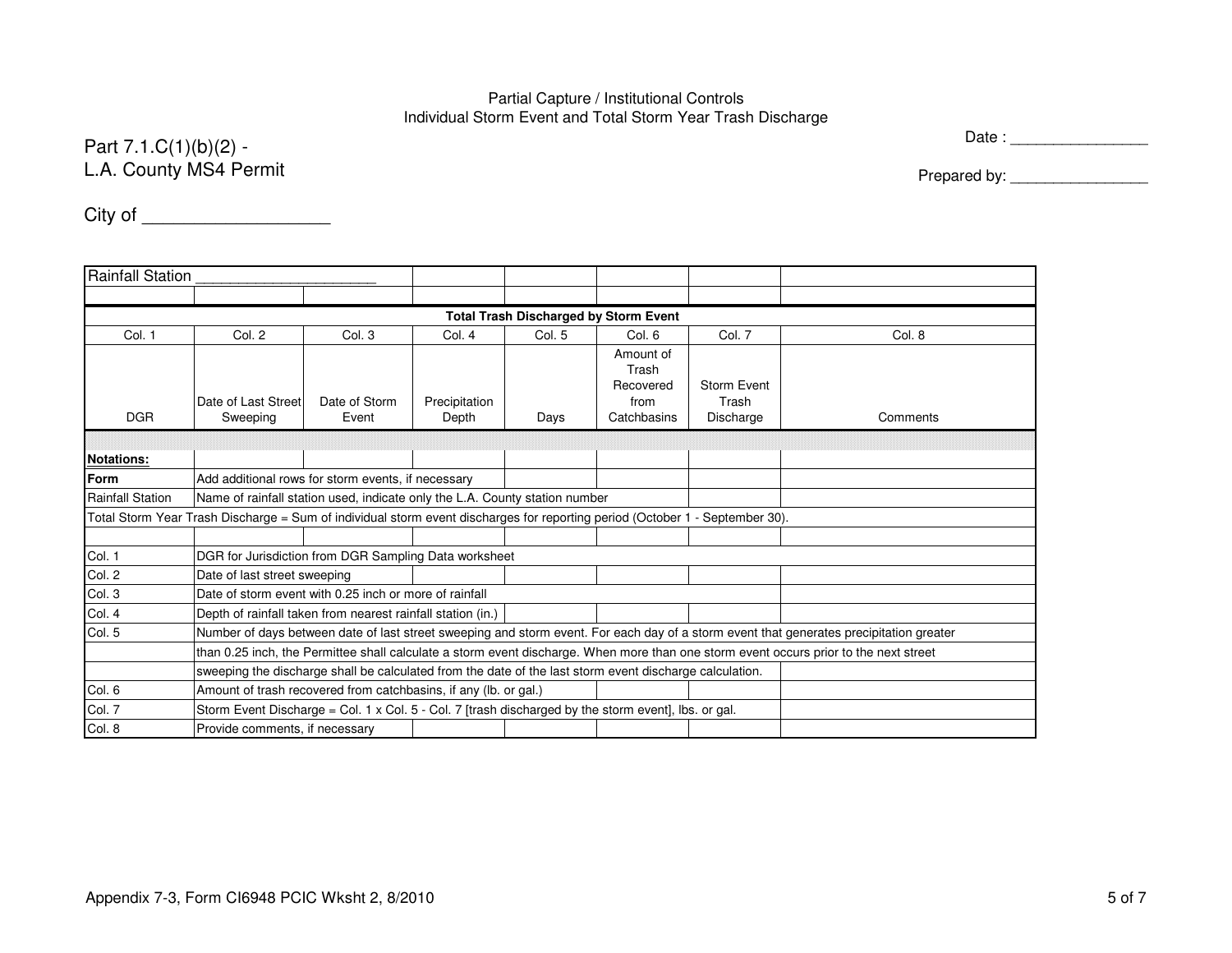| Col. 1                                                                              | Col. 2            | Col. 3         | Col. 4              | Col. 5      | Col. 6                   | Col. 7                  | Col. 8                   | Col. 9             | Col. 10                                                                                                              |
|-------------------------------------------------------------------------------------|-------------------|----------------|---------------------|-------------|--------------------------|-------------------------|--------------------------|--------------------|----------------------------------------------------------------------------------------------------------------------|
|                                                                                     |                   |                |                     |             |                          |                         | <b>Trash Cleaned Out</b> |                    |                                                                                                                      |
|                                                                                     |                   |                |                     |             |                          |                         | from                     |                    |                                                                                                                      |
|                                                                                     |                   |                |                     |             |                          | <b>Trash Collection</b> | Catchbasin(s)            | <b>Total Trash</b> |                                                                                                                      |
|                                                                                     |                   | Representative |                     |             |                          | from                    | within the               | Generated within   |                                                                                                                      |
|                                                                                     | Total Area within | Area for DGR   | Date of Last Street | Date of DGR | Length of                | Representative          | Representative           | Representative     |                                                                                                                      |
| Land Use Category                                                                   | Jurisdiction      | Calculation    | Sweeping            | Sampling    | <b>Collection Period</b> | Area (lb. or gal.)      | Area (lb. or gal.)       | Area               | Comments                                                                                                             |
| <b>Commercial and Services</b>                                                      |                   |                |                     |             |                          |                         |                          |                    |                                                                                                                      |
|                                                                                     |                   |                |                     |             | I٥                       |                         |                          | lo.                |                                                                                                                      |
|                                                                                     |                   |                |                     |             | I٥                       |                         |                          | $\mathbf 0$        |                                                                                                                      |
|                                                                                     |                   |                |                     |             | $\Omega$                 |                         |                          | $\Omega$           |                                                                                                                      |
| add additional rows for DGR collection periods, as needed, to equal a 30-day period |                   |                |                     |             | I٥                       |                         |                          | $\Omega$           |                                                                                                                      |
| <b>High Density Residential</b>                                                     |                   |                |                     |             |                          |                         |                          |                    |                                                                                                                      |
|                                                                                     |                   |                |                     |             | I٥                       |                         |                          | I٥                 |                                                                                                                      |
|                                                                                     |                   |                |                     |             | I٥                       |                         |                          | $\overline{0}$     |                                                                                                                      |
|                                                                                     |                   |                |                     |             | I٥                       |                         |                          | $\overline{0}$     |                                                                                                                      |
| add additional rows for DGR collection periods, as needed, to equal a 30-day period |                   |                |                     |             | I٥                       |                         |                          | I٥                 |                                                                                                                      |
| <b>Low Density Residential</b>                                                      |                   |                |                     |             |                          |                         |                          |                    |                                                                                                                      |
|                                                                                     |                   |                |                     |             | I٥                       |                         |                          | I٥                 |                                                                                                                      |
|                                                                                     |                   |                |                     |             | I٥                       |                         |                          | I٥                 |                                                                                                                      |
|                                                                                     |                   |                |                     |             | $\Omega$                 |                         |                          | $\Omega$           |                                                                                                                      |
| add additional rows for DGR collection periods, as needed, to equal a 30-day period |                   |                |                     |             | lo.                      |                         |                          | lo                 |                                                                                                                      |
| Industrial                                                                          |                   |                |                     |             |                          |                         |                          |                    |                                                                                                                      |
|                                                                                     |                   |                |                     |             | I٥                       |                         |                          | I٥                 |                                                                                                                      |
|                                                                                     |                   |                |                     |             | I٥                       |                         |                          | lo                 |                                                                                                                      |
|                                                                                     |                   |                |                     |             | I٥                       |                         |                          | lo                 |                                                                                                                      |
| add additional rows for DGR collection periods, as needed, to equal a 30-day period |                   |                |                     |             | I٥                       |                         |                          | $\overline{0}$     |                                                                                                                      |
| Open Space & Rec                                                                    |                   |                |                     |             |                          |                         |                          |                    |                                                                                                                      |
|                                                                                     |                   |                |                     |             | I٥                       |                         |                          | I٥                 |                                                                                                                      |
|                                                                                     |                   |                |                     |             | I٥                       |                         |                          | lo                 |                                                                                                                      |
|                                                                                     |                   |                |                     |             | I٥                       |                         |                          | $\overline{0}$     |                                                                                                                      |
| add additional rows for DGR collection periods, as needed, to equal a 30-day period |                   |                |                     |             | $\Omega$                 |                         |                          | I٥                 |                                                                                                                      |
| <b>Total Area</b>                                                                   | 0                 |                |                     |             |                          |                         | <b>Total Trash</b>       | $\overline{0}$     |                                                                                                                      |
|                                                                                     |                   |                |                     |             |                          |                         |                          |                    |                                                                                                                      |
|                                                                                     |                   |                |                     |             |                          |                         |                          |                    |                                                                                                                      |
|                                                                                     |                   |                |                     |             |                          |                         | DGR<br>(lb. or gal./day) | #DIV/0!            |                                                                                                                      |
|                                                                                     |                   |                |                     |             |                          |                         |                          |                    |                                                                                                                      |
|                                                                                     |                   |                |                     |             |                          |                         |                          |                    | DGR for Jurisdiction = (Total Trash Generated from Representative Area / 30 days)*(Total Area / Representative Area) |
|                                                                                     |                   |                |                     |             |                          |                         |                          |                    |                                                                                                                      |
|                                                                                     |                   |                |                     |             |                          |                         |                          |                    |                                                                                                                      |
|                                                                                     |                   |                |                     |             |                          |                         |                          |                    |                                                                                                                      |
|                                                                                     |                   |                |                     |             |                          |                         |                          |                    |                                                                                                                      |
|                                                                                     |                   |                |                     |             |                          |                         |                          |                    |                                                                                                                      |
|                                                                                     |                   |                |                     |             |                          |                         |                          |                    |                                                                                                                      |

City of \_\_\_\_\_\_\_\_\_\_\_\_\_\_\_\_\_\_

Note: Sampling must be conducted during any 30-day period, starting June 22nd through September 22nd of each year.

**Trash Collection for Calculation of Daily Generation Rate, DGR**

Prepared by:

Date : \_\_\_\_\_\_\_\_\_\_\_\_\_\_\_\_\_\_\_\_\_\_\_

 $\sim$  6 of 7 cm  $\sim$  6 of 7

Appendix 7-3, Form CI6948 PCIC Wksht 3, 8/2010